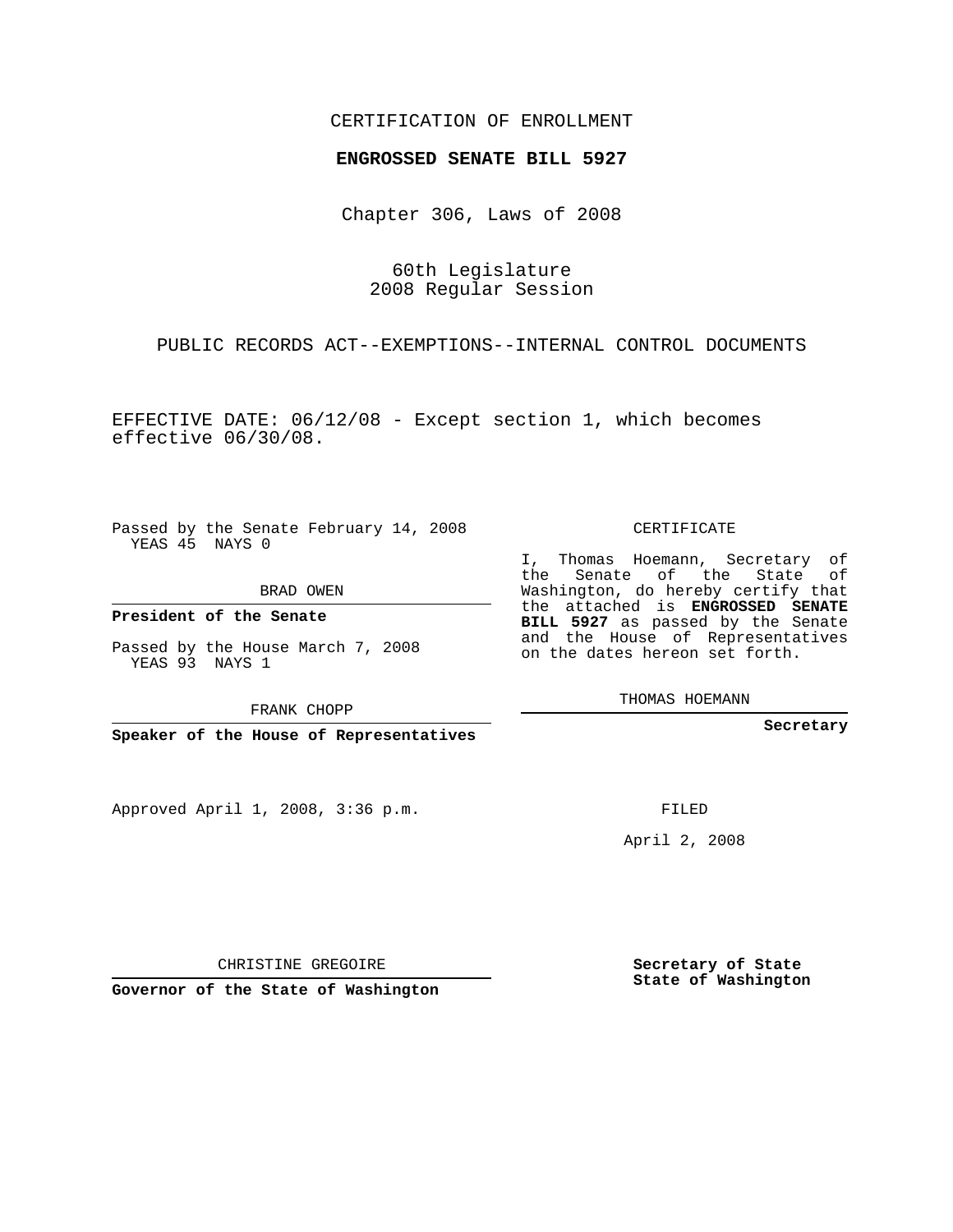## **ENGROSSED SENATE BILL 5927** \_\_\_\_\_\_\_\_\_\_\_\_\_\_\_\_\_\_\_\_\_\_\_\_\_\_\_\_\_\_\_\_\_\_\_\_\_\_\_\_\_\_\_\_\_

\_\_\_\_\_\_\_\_\_\_\_\_\_\_\_\_\_\_\_\_\_\_\_\_\_\_\_\_\_\_\_\_\_\_\_\_\_\_\_\_\_\_\_\_\_

Passed Legislature - 2008 Regular Session

**State of Washington 60th Legislature 2008 Regular Session**

**By** Senator Delvin

Read first time 02/07/2007. Referred to Committee on Labor, Commerce, Research & Development.

 AN ACT Relating to exempting certain internal control documents from disclosure under the public records act; reenacting and amending RCW 42.56.270; and providing an effective date.

BE IT ENACTED BY THE LEGISLATURE OF THE STATE OF WASHINGTON:

 **Sec. 1.** RCW 42.56.270 and 2007 c 470 s 2, 2007 c 251 s 13, and 2007 c 197 s 4 are each reenacted and amended to read as follows:

 The following financial, commercial, and proprietary information is exempt from disclosure under this chapter:

 (1) Valuable formulae, designs, drawings, computer source code or object code, and research data obtained by any agency within five years of the request for disclosure when disclosure would produce private 12 gain and public loss;

 (2) Financial information supplied by or on behalf of a person, firm, or corporation for the purpose of qualifying to submit a bid or proposal for (a) a ferry system construction or repair contract as required by RCW 47.60.680 through 47.60.750 or (b) highway construction or improvement as required by RCW 47.28.070;

(3) Financial and commercial information and records supplied by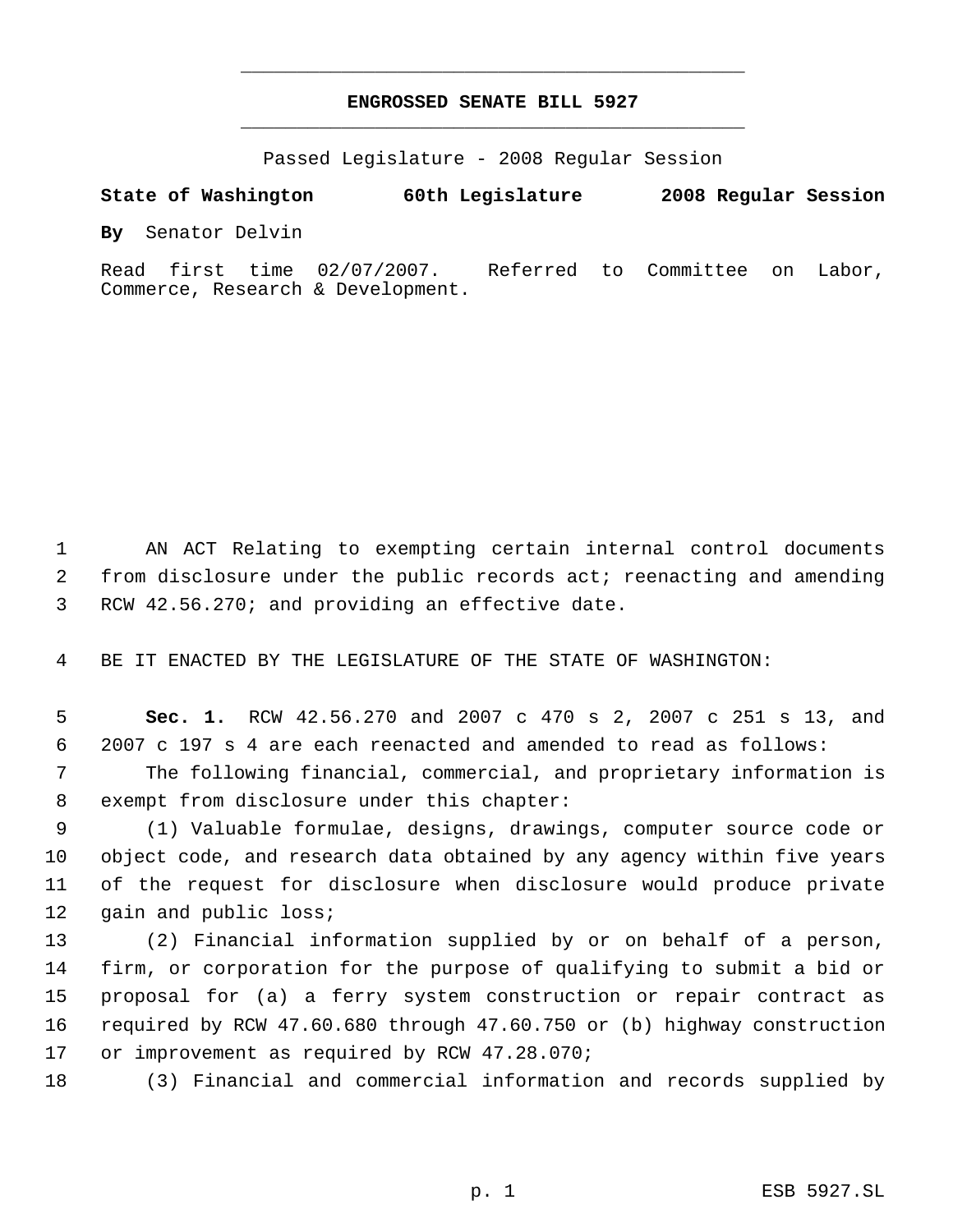private persons pertaining to export services provided under chapters 43.163 and 53.31 RCW, and by persons pertaining to export projects under RCW 43.23.035;

 (4) Financial and commercial information and records supplied by businesses or individuals during application for loans or program services provided by chapters ((15.110)) 43.325, 43.163, 43.160, 43.330, and 43.168 RCW, or during application for economic development loans or program services provided by any local agency;

 (5) Financial information, business plans, examination reports, and any information produced or obtained in evaluating or examining a business and industrial development corporation organized or seeking certification under chapter 31.24 RCW;

 (6) Financial and commercial information supplied to the state investment board by any person when the information relates to the investment of public trust or retirement funds and when disclosure would result in loss to such funds or in private loss to the providers of this information;

(7) Financial and valuable trade information under RCW 51.36.120;

 (8) Financial, commercial, operations, and technical and research information and data submitted to or obtained by the clean Washington center in applications for, or delivery of, program services under chapter 70.95H RCW;

 (9) Financial and commercial information requested by the public stadium authority from any person or organization that leases or uses the stadium and exhibition center as defined in RCW 36.102.010;

 (10)(a) Financial information, including but not limited to account numbers and values, and other identification numbers supplied by or on behalf of a person, firm, corporation, limited liability company, partnership, or other entity related to an application for a horse racing license submitted pursuant to RCW 67.16.260(1)(b), liquor license, gambling license, or lottery retail license;

 (b) Internal control documents, independent auditors' reports and financial statements, and supporting documents: (i) Of house-banked social card game licensees required by the gambling commission pursuant 35 to rules adopted under chapter 9.46 RCW; or (ii) submitted by tribes with an approved tribal/state compact for class III gaming;

 (11) Proprietary data, trade secrets, or other information that relates to: (a) A vendor's unique methods of conducting business; (b)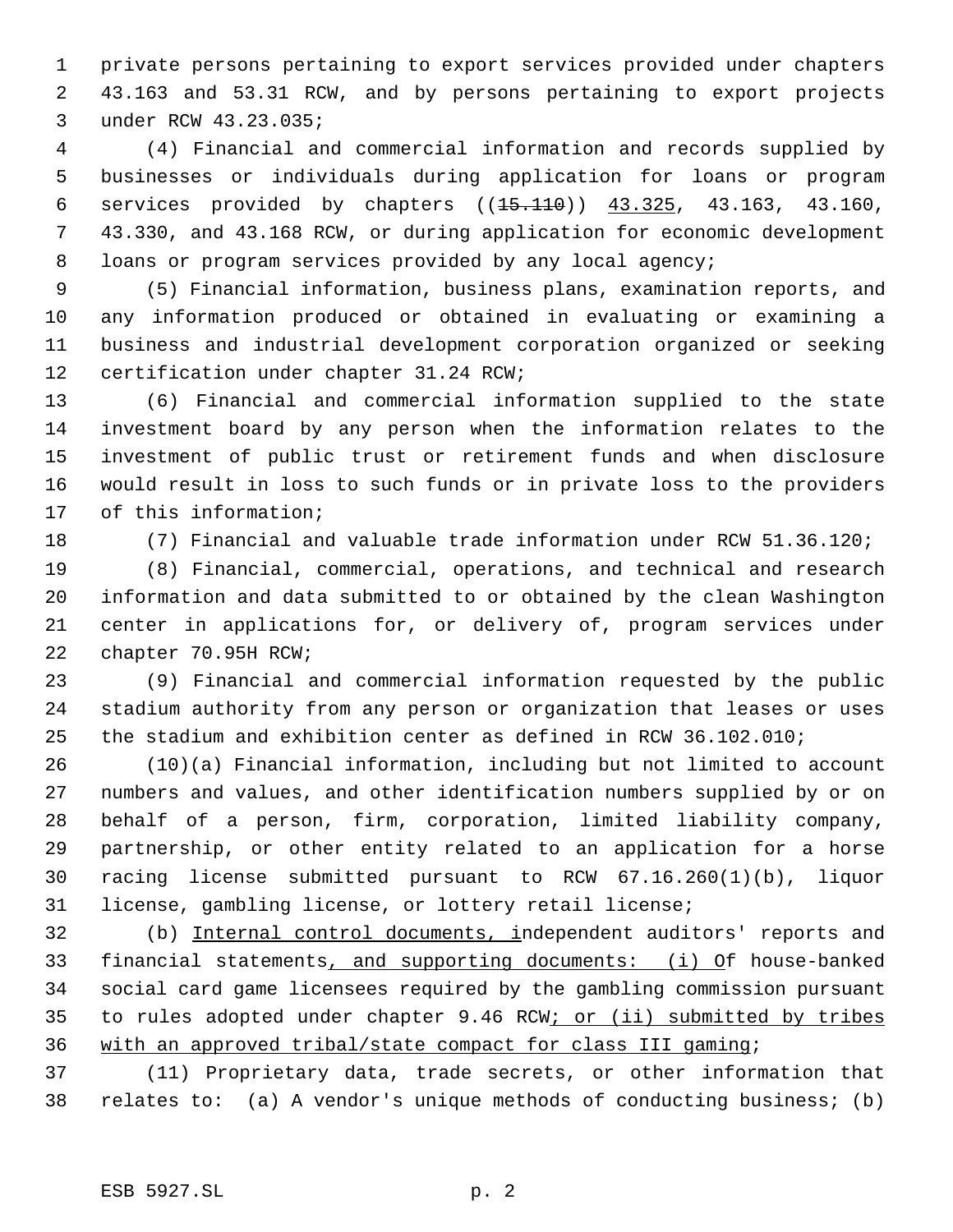data unique to the product or services of the vendor; or (c) determining prices or rates to be charged for services, submitted by any vendor to the department of social and health services for purposes of the development, acquisition, or implementation of state purchased health care as defined in RCW 41.05.011;

 (12)(a) When supplied to and in the records of the department of community, trade, and economic development:

 (i) Financial and proprietary information collected from any person and provided to the department of community, trade, and economic 10 development pursuant to RCW 43.330.050(8) ((and 43.330.080(4))); and

 (ii) Financial or proprietary information collected from any person and provided to the department of community, trade, and economic development or the office of the governor in connection with the siting, recruitment, expansion, retention, or relocation of that person's business and until a siting decision is made, identifying information of any person supplying information under this subsection and the locations being considered for siting, relocation, or expansion 18 of a business;

 (b) When developed by the department of community, trade, and economic development based on information as described in (a)(i) of this subsection, any work product is not exempt from disclosure;

 (c) For the purposes of this subsection, "siting decision" means 23 the decision to acquire or not to acquire a site;

 (d) If there is no written contact for a period of sixty days to the department of community, trade, and economic development from a person connected with siting, recruitment, expansion, retention, or relocation of that person's business, information described in (a)(ii) 28 of this subsection will be available to the public under this chapter;

 (13) Financial and proprietary information submitted to or obtained by the department of ecology or the authority created under chapter 70.95N RCW to implement chapter 70.95N RCW;

 (14) Financial, commercial, operations, and technical and research information and data submitted to or obtained by the life sciences discovery fund authority in applications for, or delivery of, grants under chapter 43.350 RCW, to the extent that such information, if revealed, would reasonably be expected to result in private loss to the providers of this information;